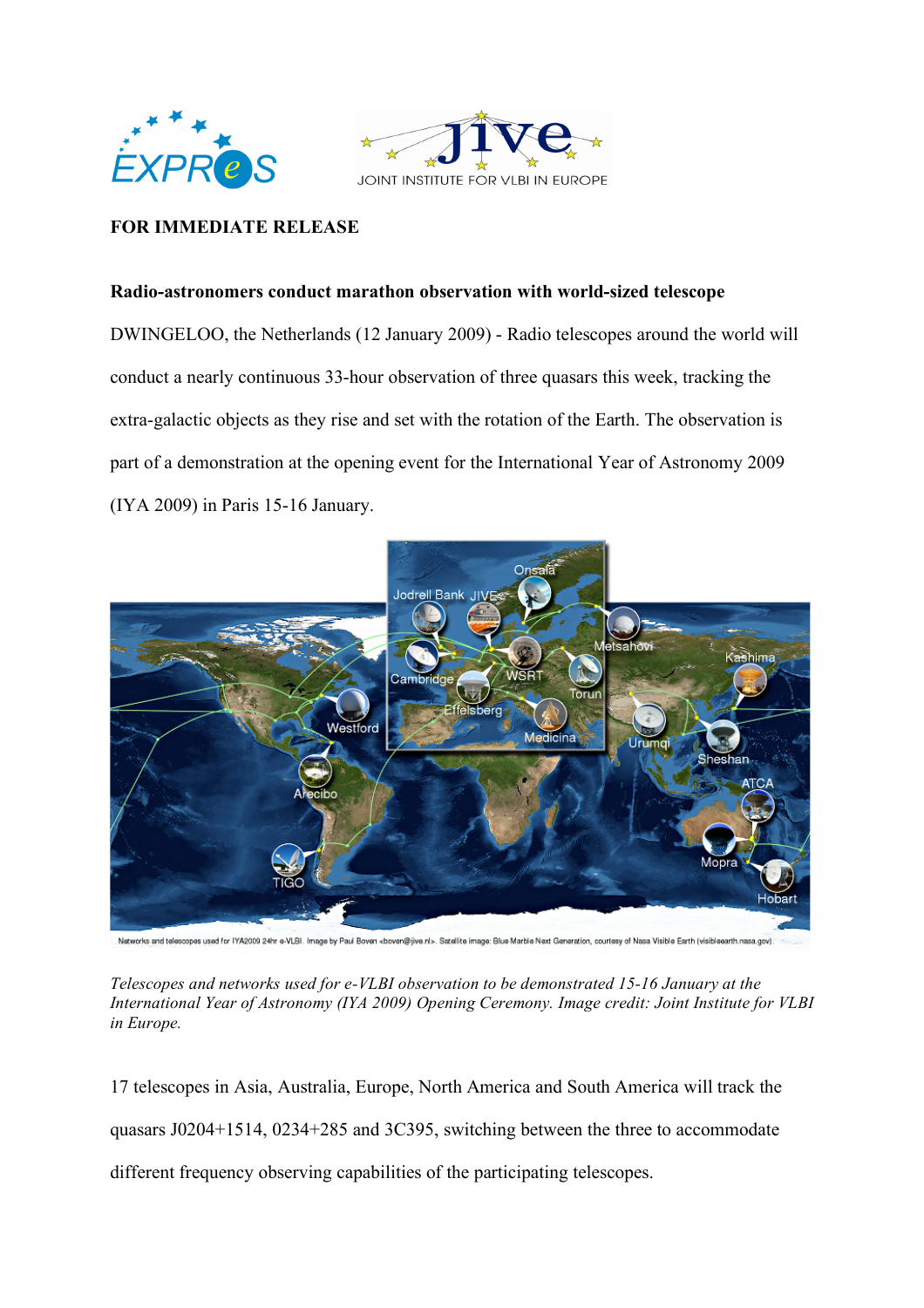Arpad Szomoru, Head of Technical Operations and R&D at the Joint Institute for VLBI in Europe (JIVE) notes, "24-hour VLBI observations of a single source have been done in the past, but the unique aspect of these observations is that telescopes located all around the globe, with widely different data acquisition systems, producing different data formats, are combined to act as a single, real-time instrument."

Using an astronomical technique called real-time, electronic Very Long Baseline Interferometry or e-VLBI, participating telescopes observe the same region of sky simultaneously, and data from each telescope is sampled and streamed through high-speed networks to a central processor at JIVE in the Netherlands. Operating in real-time, this central data processor, a purpose-built supercomputer, decodes, aligns and correlates the data for every possible pair of telescopes.

Through e-VLBI, astronomers can generate images of cosmic radio sources with up to one hundred times better resolution than images from the best optical telescopes. The ability to send data electronically and correlate it in real-time has the additional advantage of providing data to astronomers within hours of conducting an observation, rather than weeks later via the traditional VLBI method of recording data onto disks and shipping it to the correlator.

JIVE Director Huib Jan van Langevelde explains, "With VLBI we can zoom in on the most energetic events in the universe, and the new e-VLBI technique allows us to do this fast enough to catch such events on the time-scale that they occur and respond quickly."

Representatives from participating institutes will attend the IYA 2009 Opening Ceremony in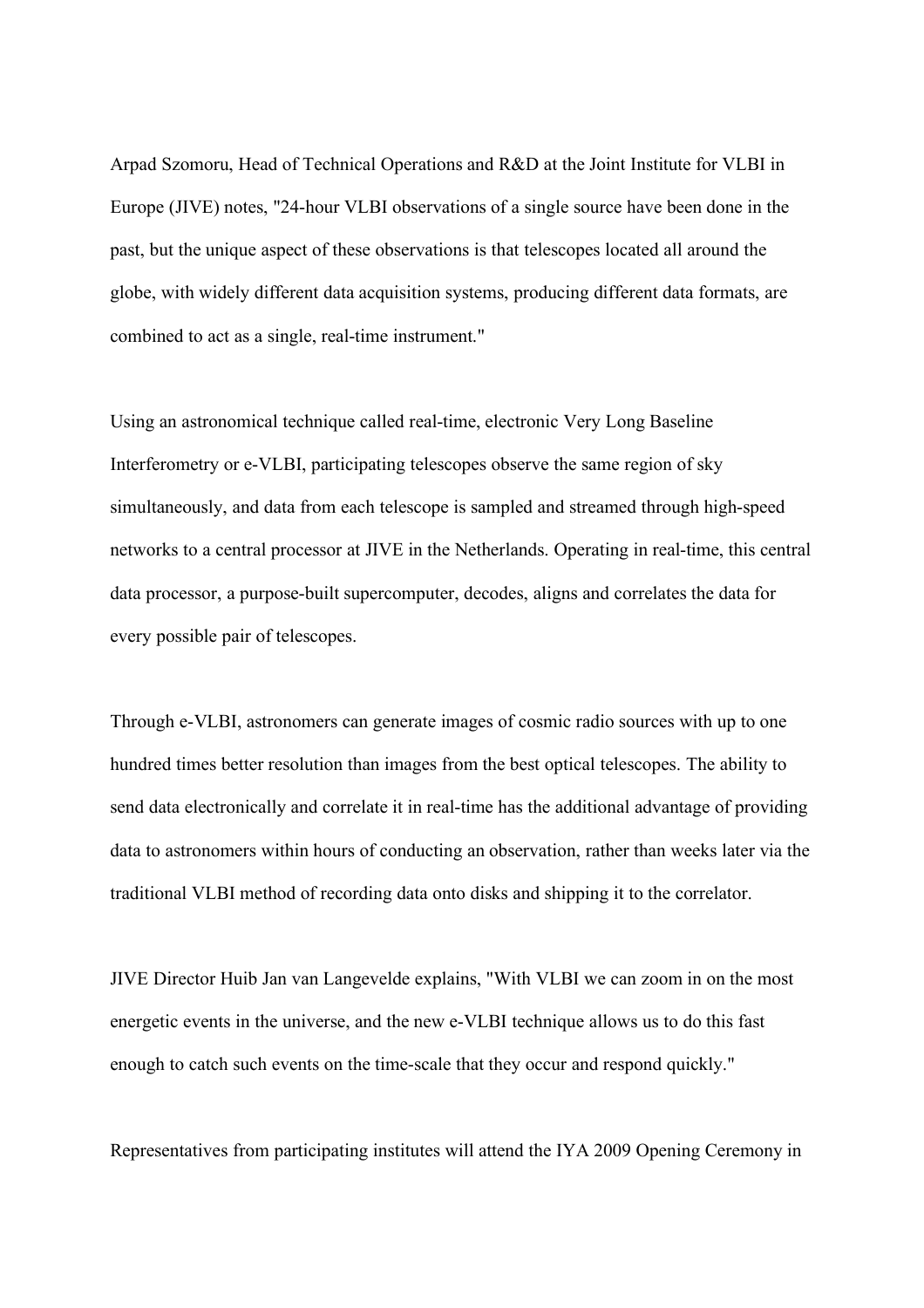Paris to demonstrate the observation to over 800 attendees, including Nobel Prize winners and aspiring young scientists from over 100 countries. Organizers of the observation have also launched an educational Web site about e-VLBI, available to attendees of the Paris event.

This e-VLBI observation is made possible by the Express Production Real-time e-VLBI Service (EXPReS) and the cooperation of radio observatories and National Research and Education Networks. Funded by the European Commission, EXPReS has been working since 2006 to connect radio telescopes around the world with the correlator at JIVE using highspeed optical networks.

# # #

#### **About EXPReS**

Express Production Real-time e-VLBI Service (EXPReS, www.expres-eu.org) is a three-year project funded by the European Commission with the objective of creating a real-time distributed astronomical instrument of intercontinental dimensions. This electronic Very Long Baseline Interferometer (e-VLBI) is achieved using high-speed communication networks and connecting together some of the largest and most sensitive radio telescopes on the planet. EXPReS is a collaboration of 19 radio astronomy institutes and national research networks in 14 countries and is coordinated by the Joint Institute for VLBI in Europe (JIVE). EXPReS is an Integrated Infrastructure Initiative (I3), funded under the European Commission's Sixth Framework Programme (FP6), contract number 026642.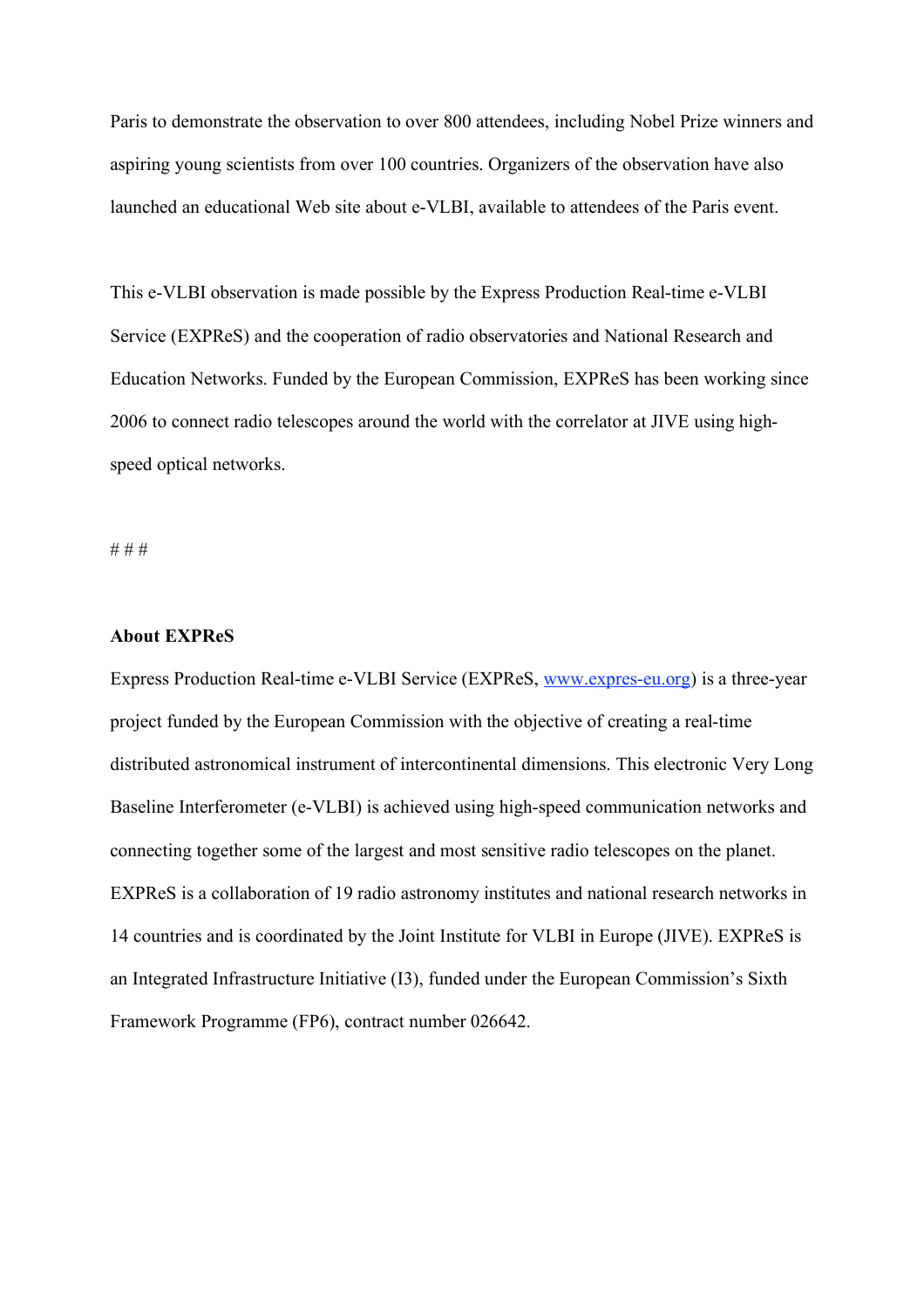#### **About JIVE**

The Joint Institute for VLBI in Europe (JIVE, www.jive.nl) is a scientific foundation with a mandate to support the operations of the European VLBI Network (EVN). For this purpose it maintains, operates and develops the MKIV EVN Data Processor, a powerful supercomputer that combines the signals from radio telescopes located across the planet. Through this technique, called Very Long Baseline Interferometry (VLBI), astronomers can make detailed images of cosmic radio sources, providing astronomers with the clearest, highest resolution view of some of the most distant and energetic objects in the Universe.

## **Contact:**

Huib van Langevelde, Director Joint Institute for VLBI in Europe +31 521 596 500 langevelde@jive.nl www.jive.nl

Arpad Szomoru, Head of Technical Operations and R&D Joint Institute for VLBI in Europe +31 521 596 500 szomoru@jive.nl www.jive.nl

Michael Lindqvist, Astronomer Onsala Space Observatory +46 31 772 55 08 michael.lindqvist@chalmers.se www.chalmers.se/rss/oso-en

Kristine Yun, EXPReS Public Outreach Officer Joint Institute for VLBI in Europe +31 521 596 500 kyun@jive.nl www.expres-eu.org www.expres-eu.org/iya2009/